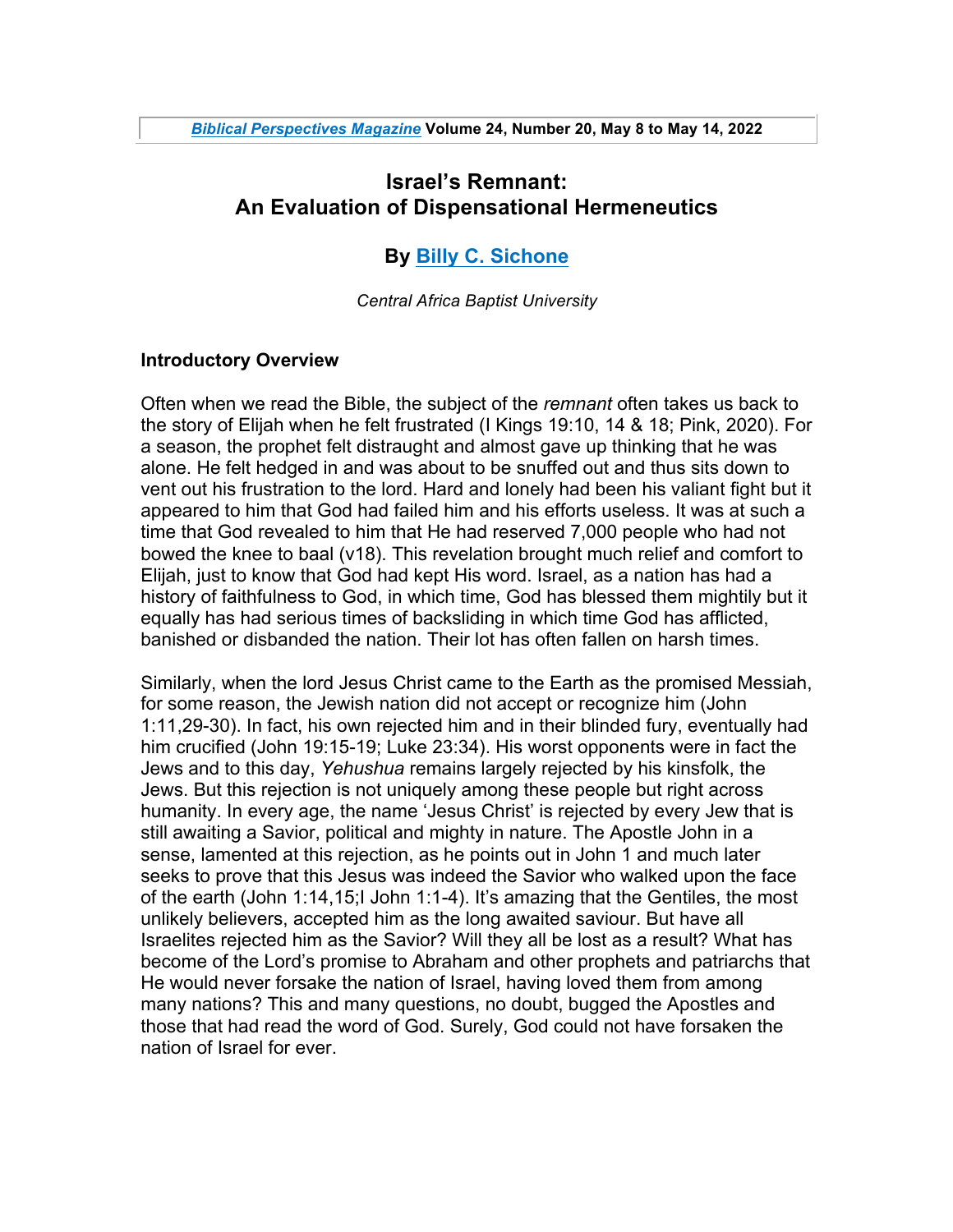### **Insights Gleaned from the epistle to the Romans**

This important issue was addressed by the Apostle Paul in the book of Romans. In that important treatise, the Apostle takes on a systematic approach with a view to explain the Gospel right from the first Chapter, proving that ALL human beings are sinners. In the second Chapter Paul establishes the fact that even the Jew, whose heritage is rich with spiritual privileges, is equally a sinner. Having established that all have sinned and fallen short of the glory of God, Paul now shows the remedy from Chapter 3:21:onwards. The glorious subject of Justification is expounded with resounding clarity and its fruits as well (Chapters 3-7). In Chapter 8, the Apostle declares that there is no condemnation for those that are in Christ but as he approaches Chapter nine, we begin to see something of the difficult question coming up relating to the Jewish nation in relation to their unbelief. Evidently, this is a touchy and painful question as to why his fellow countrymen rejected the Saviour. To answer this critical question as well as prove that God's word has not or will never fail regarding Israel, the Apostle explains it from a number of perspectives. Firstly, he states that God has a remnant among the Jews, who believe much like he had in the days of Elijah. In as much as the majority of them may reject and have nothing to do with the Savior, there is none the less a remnant who remain faithful to God. These have read the scriptures, accepted Jesus' claims as the Savior and owned him as their King. This means that God has a group of people that truly believe in Him at all times regardless of the age. Just as there were some in Elijah's days, there were some in Jesus day, Paul's day and even today. As long as the Lord tarries in coming, the remnant will be there, irrespective of their number or locality on the earth. The second point that he brings out in the Chapters 9-11 is the aspect of election of some Jews to salvation, although some argue that it is the entire Israelite nation in contra-distinction to other heathen nations, not individuals. That said, God has determined and pleased to elect some to salvation who will respond to the gospel call and accept the Savior. Paul proves this point by alluding to Jacob and Esau where God states that He loves one over the other even before the twins are born or have done anything good or bad. These chosen Jews will respond to the gospel in the period when the majority reject the Savior. The next front that Paul uses is the hardening of the Israelite, akin to what happened to Pharaoh. At the time Moses approached him to let the Children of Israel go, the man was adamant and would not allow them to go after many miraculous activities and afflictions, he finally gives in and allows them to leave Egypt. Paul picks that scenario and applies it to the Children of Israel's present and future unbelief. In as much as God knew that the Israelites would eventually be set free, he first hardens Pharaoh's heart, and that for a purpose, to make His power known. Although Pharaoh himself was acting volitionally and under no duress, he is none the less fulfilling the will of God. Applied to the Israelites in Pauls' day, this appears to have been the case. Again, this demonstrates that God's word has not failed at all, neither had He abandoned His promise to the nation of Israel. However, Covenant Theologians, holding a (i.e. expanding knowledge with more revelation till canon was closed) canonical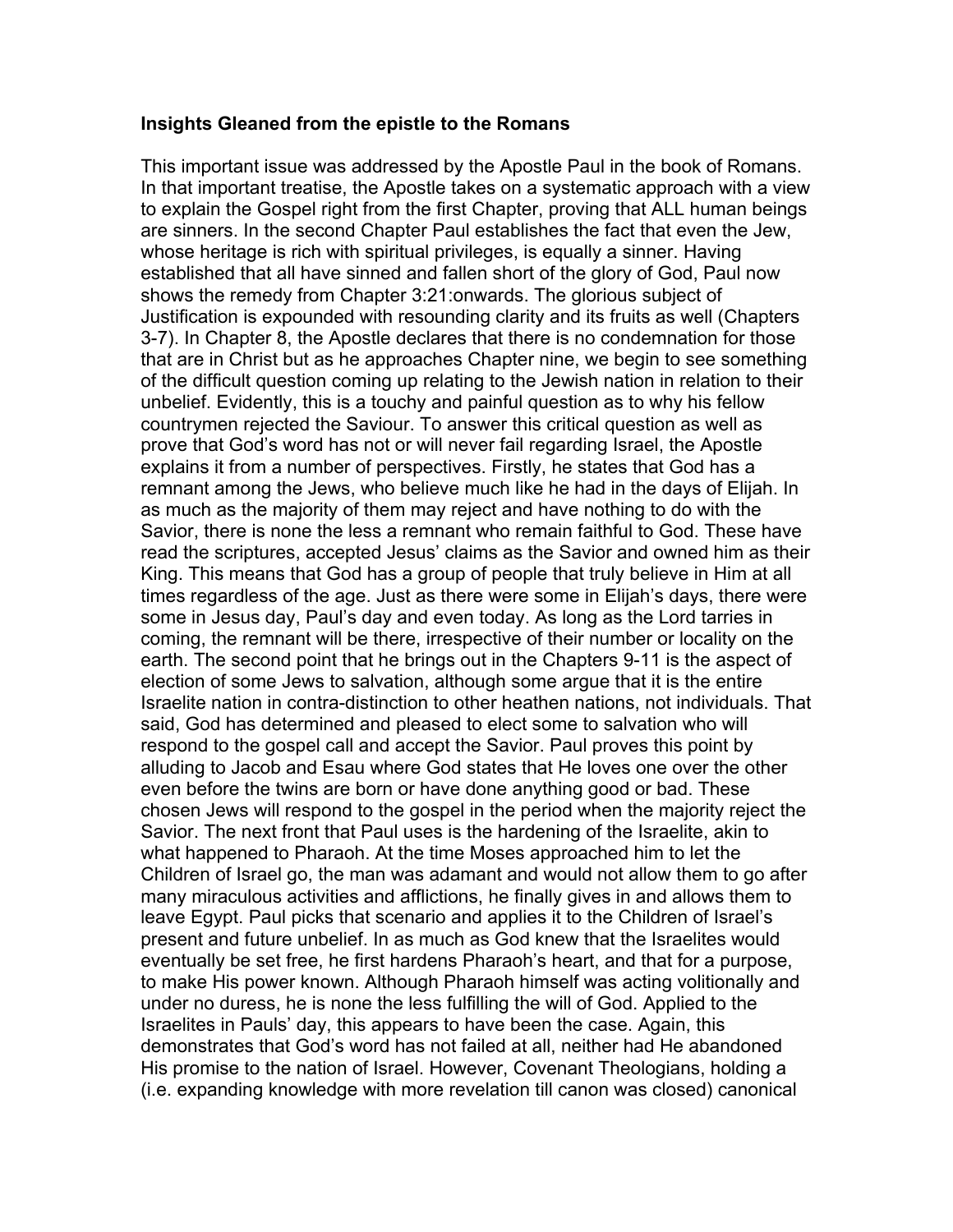interpretation of scripture, the nation of Israel was but a pointer to the spiritual Israel expressed in the Church (Vlach 2021). Quite alright, in this context, the bible refers to physical Israel with a special focus to the elect among the Israelite nation (i.e. the remnant) who would be saved with the co-opted Commonwealth of Israel alluded to in Ephesians 2:11-22 & Romans 9:24 & 25. Thus, according to Reformed hermeneutics, not dispensational New Covenant theology, in the now clearer new and complete revelation found in the New Testament, the "All Israel" found in Romans 10 & 11, refers to the Commonwealth composed of God's elect across history, not necessarily the physical Israelite nation but including the remnant elect from among the Jews (Romans 9:27; 11:1,6,25-26). This is what probably comforts the inspired Apostle, although he would have loved the entire Jewish nation saved. This is the pulse of Paul. Obviously, we get a mighty push back from NCT like Mike Vlach (2021) whose hermeneutical approach, in sync with Walter Kaiser, will not for a moment budge an inch! Is there a discontinuity or not here? In an attempt to unlock this tough knot, we should perhaps ask, what does the whole of scripture say or point to? This is not about probability or statistical frequency but what the full revelation states. While heeding the counsel of Carson (2007), Klein, Bloomberg & Hubbard (2017), and Downing (2020), we strongly assert that Vlach's 2021 book is very helpful volume on this matter, especially the deeply insightful first part, where Dr Vlach both highlights and objectively critics 7 views on OT-NT author scriptural citation or/and quotations. Although Vlach does not critique his preferred view, and understandably so, we think his work is sure worth reading and reviewing. We probably do that at a future date.

Back to our original discourse: According to the Dispensational hermeneutic, the arguments presented in Romans Chapter nine lead us to Chapter ten where Paul expresses his deepest longing to have his countrymen accept the saviour citing the amazing privileges they have been blessed with over the centuries (Romans10:1). He, in the ninth Chapter, mentions the law, the prophets and a host of other advantages that they have had over the Gentiles and mourns for this (Romans 9:4,5). In the midst of this lament, he mentions that the hardening is only for a season and has opened the door for the Gentile to enter into the divine covenant, in the hope that this would arouse the jealousy and interest of the Jew. According to Dispensational reading, Paul states in Chapter ten and part of eleven that the Jews would be hardened until the tribulation when the nation would be cleansed and finally remain of the pure believing Jews who would then be saved as an entire nation during the millennium. Thus, the dispensationalist holds that ALL Israel will truly be saved composed of only Jews not as other people have explained away the passage that Paul may be talking about the spiritual Israel being saved. According to this hermeneutical approach, Israel replacement theology has no place in scripture, if we are to literally exegete or even interpret the Bible (Vlach 2021). The dispensationalist further contends that the passage must be interpreted literary and thus believe the God who promised in the covenant to restore Israel to a nation.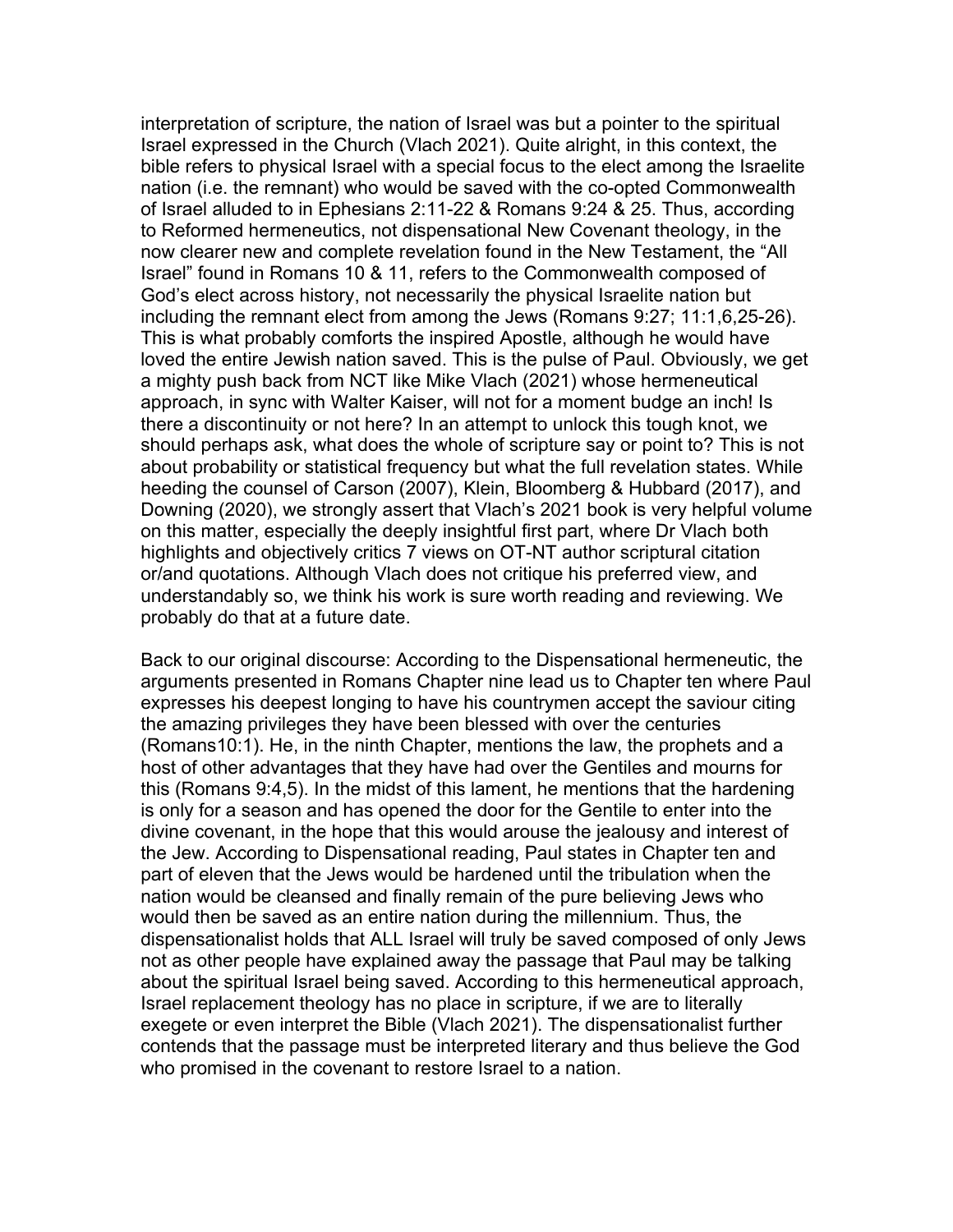These are fine arguments indeed especially viewed in the light of Revelation 20 and other passages which talk about a 1,000 year millennium rule of Christ. But there are other equally formidable views held by other sound theologians such as Dr Martyn Lloyd-Jones, Francis Schaeffer, BB Warfield, and William Hendriksen among other theological Giants of the past. Charles Hodge, Jonathan Edwards, saintly Robert Murray McCheyne and perhaps the towering JC Ryle held the Premillenial view of eschatology and probably the same on the '*All Israel shall be saved'* question.

Be that as it may, the *all Israel* question must be answered one way or the other. Pundits would argue, can anyone explain it better than the way dispensationalists have done? The question remains unresolved, though clear to the Reformed mind.

### **Conclusion**

The question surrounding the Remnant in Romans 9-11 has and continues to be contentious given it's implications. If it means the elect (individuals) from among the nation of Israel, then replacement theology carries the day. On the other hand, if it refers to the entire physical nation of Israel, then dispensational theology is right. Discontinuities or continuities in relation to Israel need to be settled. In our view, and in the light of different parts of scripture, we hold that spiritual Israel, composed of elect Jews and Gentiles holds true. The Church represents this Commonwealth of Israel according to Ephesians, Galatians and Ephesians.

## **Bibliography**

Berkhoff L.(1949). *Systematic theology*, Biblical Training.org ebook.

Berkhoff L.(1949). *Summary of Christian Doctrine, Biblical* Training.org ebook.

Carson D.A. *Exegetical Fallacies*, Baker Academics.

Downing W.R. (2020). *Introduction to Biblical Hermeneutics: The Issues, History and principles of Biblical Interpretation,* First Love.

Dyer H. C.(1985). *World News and bible Prophecy*, Tyndale House Publishers.

Hodge C.(1940). *Systematic theology volume III*, W.M. B. Eerdmans publishing company.

Klein, W.W., Bloomberg C. L., and Hubbard R.L. (2017). *Principles of Biblical Interpretation 3e*, Zondervan Academic.